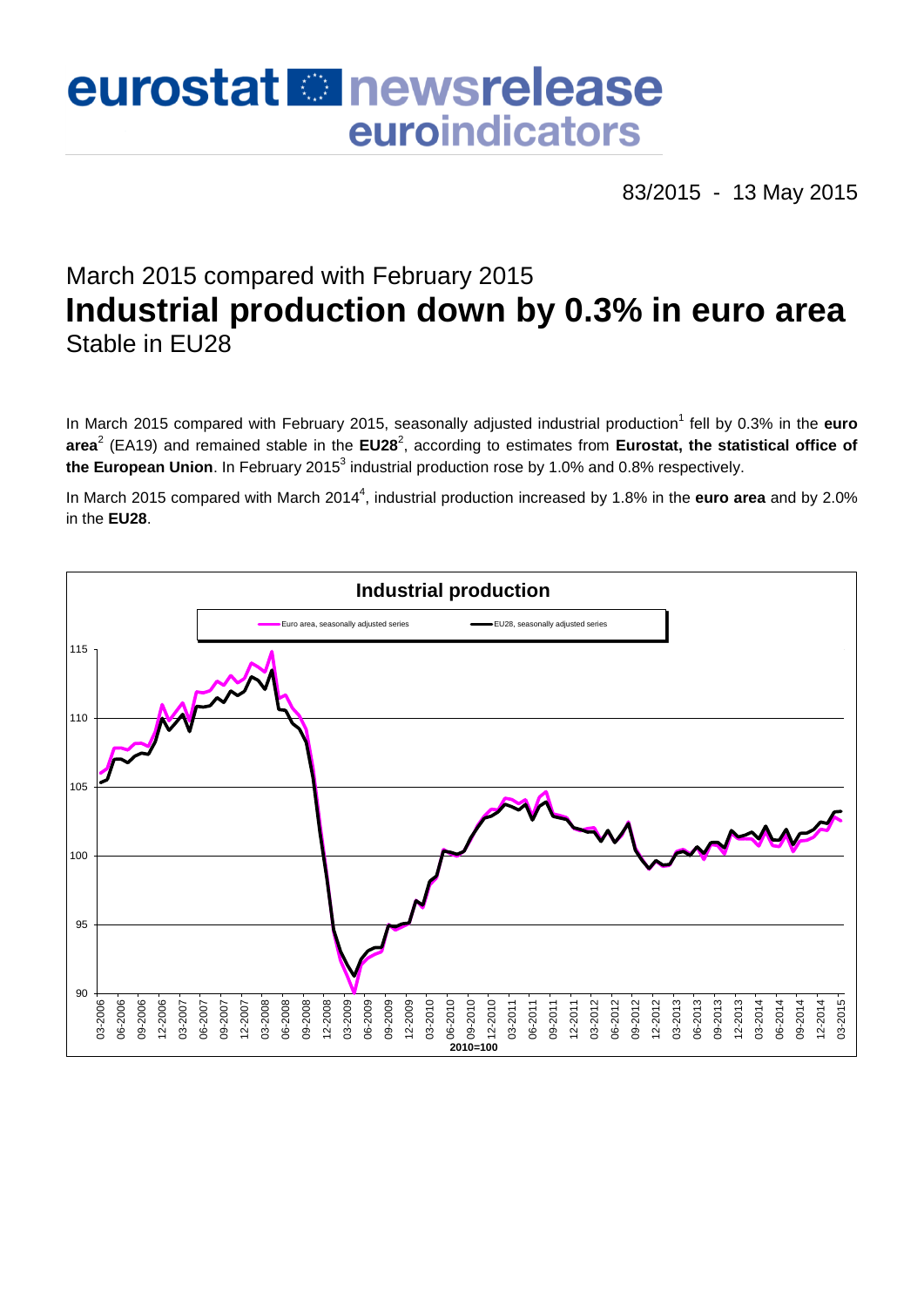#### **Monthly comparison by main industrial grouping and by Member State**

The decrease of 0.3% in industrial production in the **euro area** in March 2015, compared with February 2015, is due to production of energy falling by 1.7%, both capital goods and durable consumer goods by 0.9%, and intermediate goods by 0.3%, while non-durable consumer goods increased by 2.3%.

Industrial production remained stable in the **EU28** due to production of non-durable consumer goods rising by 2.1% and intermediate goods remaining stable, while capital goods and durable consumer goods both fell by 0.5%, and energy by 1.0%.

The largest decreases in industrial production were registered in the **Netherlands** (-3.6%), **Lithuania** (-3.4%) and **Estonia** (-1.0%), and the highest increases in **Latvia** (+10.9%), **Denmark** (+4.6%), and **Ireland** (+3.0%).

#### **Annual comparison by main industrial grouping and by Member State**

The increase of 1.8% in industrial production in the **euro area** in March 2015, compared with March 2014, is due to production of non-durable consumer goods rising by 5.7%, energy by 3.8% and capital goods by 0.3%, while intermediate goods remained stable and durable consumer goods fell by 1.7%.

In the **EU28**, the increase of 2.0% is due to production of non-durable consumer goods rising by 4.6%, energy by 2.3%, capital goods by 1.2%, intermediate goods by 0.9% and durable consumer goods by 0.3%.

The highest increases in industrial production were registered in **Ireland** (+40.0%), **Hungary** (+8.9%), **Latvia** (+8.7%) and **Poland** (+6.6%). Decreases were recorded in **Finland** (-4.4%), **Sweden** (-1.1%), **Malta** (-1.0%) and **Germany** (-0.1%).

1. The index of industrial production measures the evolution of the volume of production for industry excluding construction, based on data adjusted for working day and seasonal effects. Seasonally adjusted euro area and EU series are calculated by aggregating the seasonally adjusted national data. Eurostat carries out the seasonal adjustment of the data for those countries that do not adjust their data for seasonal effects. Missing observations from Member States for recent months are estimated for the calculation of the euro area and the EU aggregates. The weights of the Member States in the EU and euro area aggregates can be found at: <https://circabc.europa.eu/w/browse/5e6d1e48-056c-4c6a-8278-3ab138bcf575> See file: EU-28\_EA-19\_NEWS\_RELEASE\_WEIGHTINGS\_2010 More detailed data can be found in the short-term business statistics database on the Eurostat website: <http://ec.europa.eu/eurostat/web/short-term-business-statistics/data/database> More information about the industrial production index can be found in Statistics explained: [http://ec.europa.eu/eurostat/statistics-explained/index.php/Industrial\\_production\\_\(volume\)\\_index\\_overview](http://ec.europa.eu/eurostat/statistics-explained/index.php/Industrial_production_(volume)_index_overview)

- 2. The euro area (EA19) includes Belgium, Germany, Estonia, Ireland, Greece, Spain, France, Italy, Cyprus, Latvia, Lithuania, Luxembourg, Malta, the Netherlands, Austria, Portugal, Slovenia, Slovakia and Finland. The European Union (EU28) includes Belgium, Bulgaria, the Czech Republic, Denmark, Germany, Estonia, Ireland, Greece, Spain, France, Croatia, Italy, Cyprus, Latvia, Lithuania, Luxembourg, Hungary, Malta, the Netherlands, Austria, Poland, Portugal, Romania, Slovenia, Slovakia, Finland, Sweden and the United Kingdom. The tables also include Norway.
- 3. Compared with data issued in the News Release 62/2015 of 14 April 2015, the monthly percentage changes for February 2015 have been revised from +1.1% to +1.0% in the euro area and from +0.9% to +0.8% in the EU28. The annual percentage changes have been revised from +1.6% to +1.9% in the euro area and from +1.4% to +1.7% in the EU28.
- 4. Based on data adjusted for working days.

Issued by: **Eurostat Press Office**

**Tim ALLEN Tel: +352-4301-33 444 [eurostat-pressoffice@ec.europa.eu](mailto:eurostat-pressoffice@ec.europa.eu)** For further information on data:

**Sarmite VISOCKA Tel: +352-4301-32 762 [sarmite.visocka@ec.europa.eu](mailto:sarmite.visocka@ec.europa.eu)**

**Media requests**: Eurostat media support / Tel: +352-4301-33 408 / eurostat-media-support@ec.europa.eu **Example 2. Europa.eu/eurostat/ WEU\_Eurostat** 

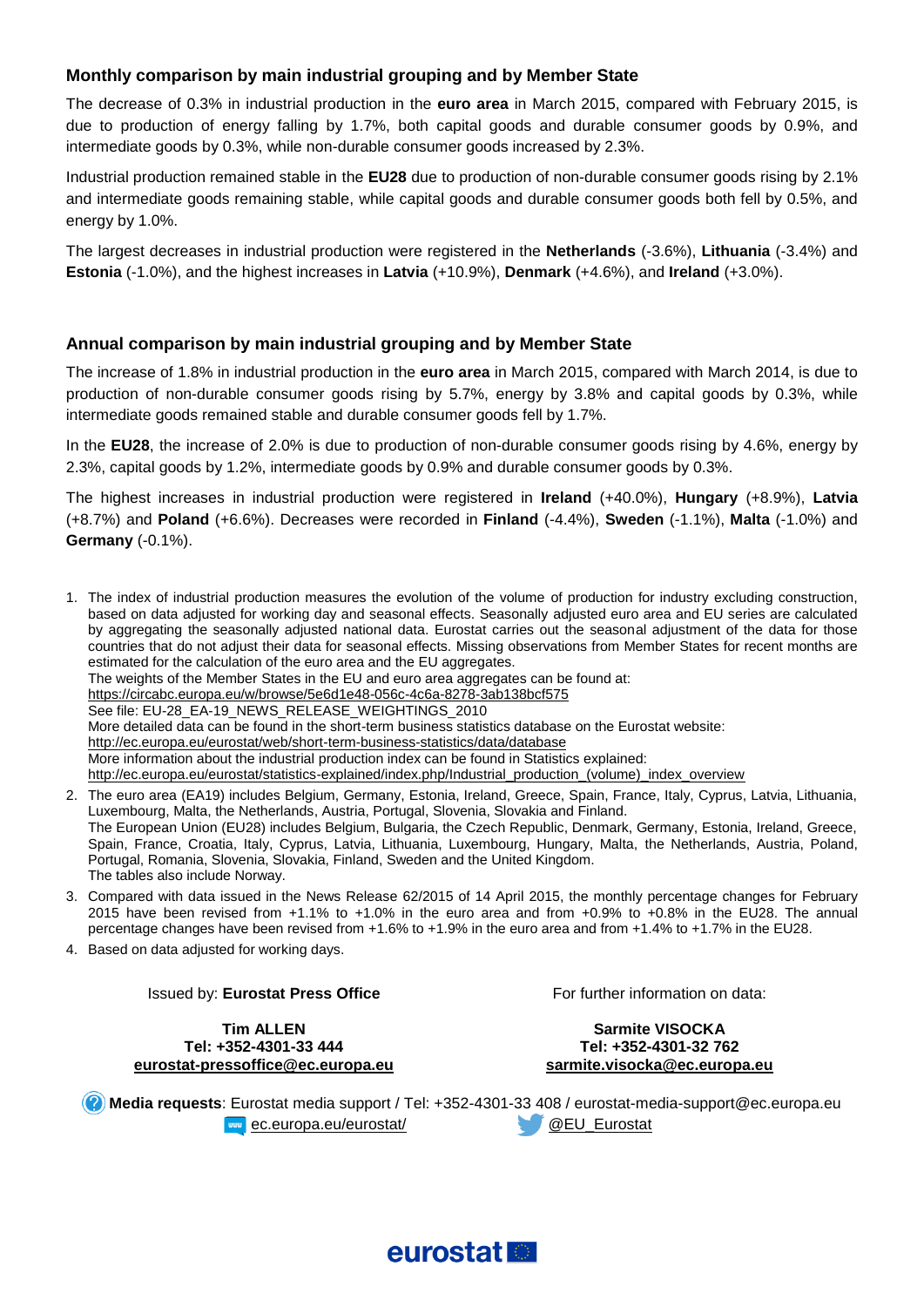#### **Industrial production**

% change compared with previous month\*

|                            | <b>Oct-14</b> | <b>Nov-14</b> | Dec-14 | $Jan-15$ | Feb-15 | <b>Mar-15</b> |
|----------------------------|---------------|---------------|--------|----------|--------|---------------|
| <b>EA19</b>                |               |               |        |          |        |               |
| Total industry             | 0.0           | 0.2           | 0.6    | $-0.1$   | 1.0    | $-0.3$        |
| Intermediate goods         | 0.2           | 0.1           | 1.2    | $-0.1$   | 0.2    | $-0.3$        |
| Energy                     | $-1.2$        | $-0.2$        | 0.9    | 1.2      | 1.0    | $-1.7$        |
| Capital goods              | $-0.1$        | $-0.1$        | 1.2    | $-0.4$   | 0.7    | $-0.9$        |
| Durable consumer goods     | 1.3           | 0.8           | 1.9    | $-2.0$   | 0.7    | $-0.9$        |
| Non-durable consumer goods | 1.0           | 0.4           | $-0.7$ | $-0.3$   | 1.6    | 2.3           |
| <b>EU28</b>                |               |               |        |          |        |               |
| Total industry             | 0.0           | 0.2           | 0.5    | $-0.1$   | 0.8    | 0.0           |
| Intermediate goods         | 0.1           | 0.3           | 1.0    | 0.2      | 0.3    | 0.0           |
| Energy                     | $-0.6$        | $-0.5$        | 0.3    | 0.9      | 0.4    | $-1.0$        |
| Capital goods              | $-0.2$        | 0.1           | 1.3    | $-0.6$   | 0.7    | $-0.5$        |
| Durable consumer goods     | 0.8           | 0.8           | 1.7    | $-1.7$   | 0.3    | $-0.5$        |
| Non-durable consumer goods | 0.7           | 0.3           | $-0.5$ | $-0.3$   | 1.1    | 2.1           |

| <b>Total industry</b> | <b>Oct-14</b> | <b>Nov-14</b> | <b>Dec-14</b> | <b>Jan-15</b> | <b>Feb-15</b> | <b>Mar-15</b> |
|-----------------------|---------------|---------------|---------------|---------------|---------------|---------------|
| <b>EA19</b>           | 0.0           | 0.2           | 0.6           | $-0.1$        | 1.0           | $-0.3$        |
| <b>EU28</b>           | 0.0           | 0.2           | 0.5           | $-0.1$        | 0.8           | 0.0           |
| <b>Belgium</b>        | $-1.4$        | 1.4           | $-1.7$        | 1.3           | $-3.4$        | ÷             |
| <b>Bulgaria</b>       | 0.8           | 0.2           | 1.0           | 1.7           | $-0.7$        | $-0.8$        |
| <b>Czech Republic</b> | $-0.5$        | 1.2           | 0.6           | 0.3           | 0.6           | $-0.3$        |
| <b>Denmark</b>        | $-0.4$        | $-0.4$        | 1.3           | $-2.3$        | $-0.6$        | 4.6           |
| Germany               | 0.3           | 0.1           | 1.0           | $-0.4$        | 0.2           | $-0.7$        |
| <b>Estonia</b>        | $-0.8$        | 1.0           | $-0.6$        | $-2.9$        | 1.6           | $-1.0$        |
| Ireland               | 1.8           | 3.7           | $-6.0$        | 0.2           | 24.5          | 3.0           |
| Greece                | 3.1           | 0.5           | $-1.7$        | 0.2           | 2.9           | 0.1           |
| Spain                 | $-0.2$        | $-0.2$        | 0.2           | 0.2           | 0.7           | 1.0           |
| <b>France</b>         | $-0.9$        | $-0.1$        | 1.4           | 0.3           | 0.5           | $-0.2$        |
| Croatia               | 0.2           | 2.7           | $-0.2$        | $-3.9$        | 3.4           | 2.5           |
| <b>Italy</b>          | 0.1           | 0.3           | 0.6           | $-0.7$        | 0.7           | 0.4           |
| <b>Cyprus</b>         | $-0.6$        | $-1.5$        | 0.6           | $-0.1$        | 0.3           |               |
| Latvia                | 0.1           | $-2.0$        | 0.1           | $-2.6$        | 0.9           | 10.9          |
| Lithuania             | 5.6           | $-1.0$        | $-2.8$        | $-3.9$        | 6.0           | $-3.4$        |
| Luxembourg            | $-2.3$        | 4.3           | 4.4           | $-7.4$        | 3.4           | $0.9**$       |
| <b>Hungary</b>        | $-2.6$        | 3.3           | $-1.5$        | 5.1           | $-0.8$        | 2.6           |
| <b>Malta</b>          | 3.3           | $-2.6$        | $-3.4$        | 7.2           | $-1.8$        | $-0.5$        |
| <b>Netherlands</b>    | $-0.8$        | 0.9           | 1.3           | 0.5           | 1.4           | $-3.6$        |
| <b>Austria</b>        | 0.5           | $-0.7$        | 2.3           | 0.6           | $-0.1$        |               |
| Poland                | 0.4           | 0.1           | 2.2           | 0.3           | 1.0           | 0.8           |
| Portugal              | 2.8           | 0.0           | $-1.8$        | 1.8           | $-1.0$        | 0.2           |
| Romania               | 0.5           | $-0.2$        | 0.1           | 1.1           | 0.2           | 0.3           |
| Slovenia              | 2.3           | $-0.6$        | 0.1           | 2.3           | $-0.1$        | 0.6           |
| Slovakia              | 0.9           | 0.2           | 0.2           | 0.2           | 0.6           | ÷,            |
| Finland               | 0.1           | $-0.6$        | $-0.3$        | $-1.7$        | 0.0           | $-0.7$        |
| <b>Sweden</b>         | 1.0           | $-0.2$        | 1.1           | $-2.2$        | 1.3           | 0.2           |
| <b>United Kingdom</b> | $-0.2$        | 0.1           | $-0.2$        | $-0.1$        | 0.1           | 0.5           |
| <b>Norway</b>         | 0.4           | $-2.0$        | 0.3           | $-2.9$        | 2.6           | 1.4           |

\* Working day and seasonally adjusted

\*\* Estimated by Member State

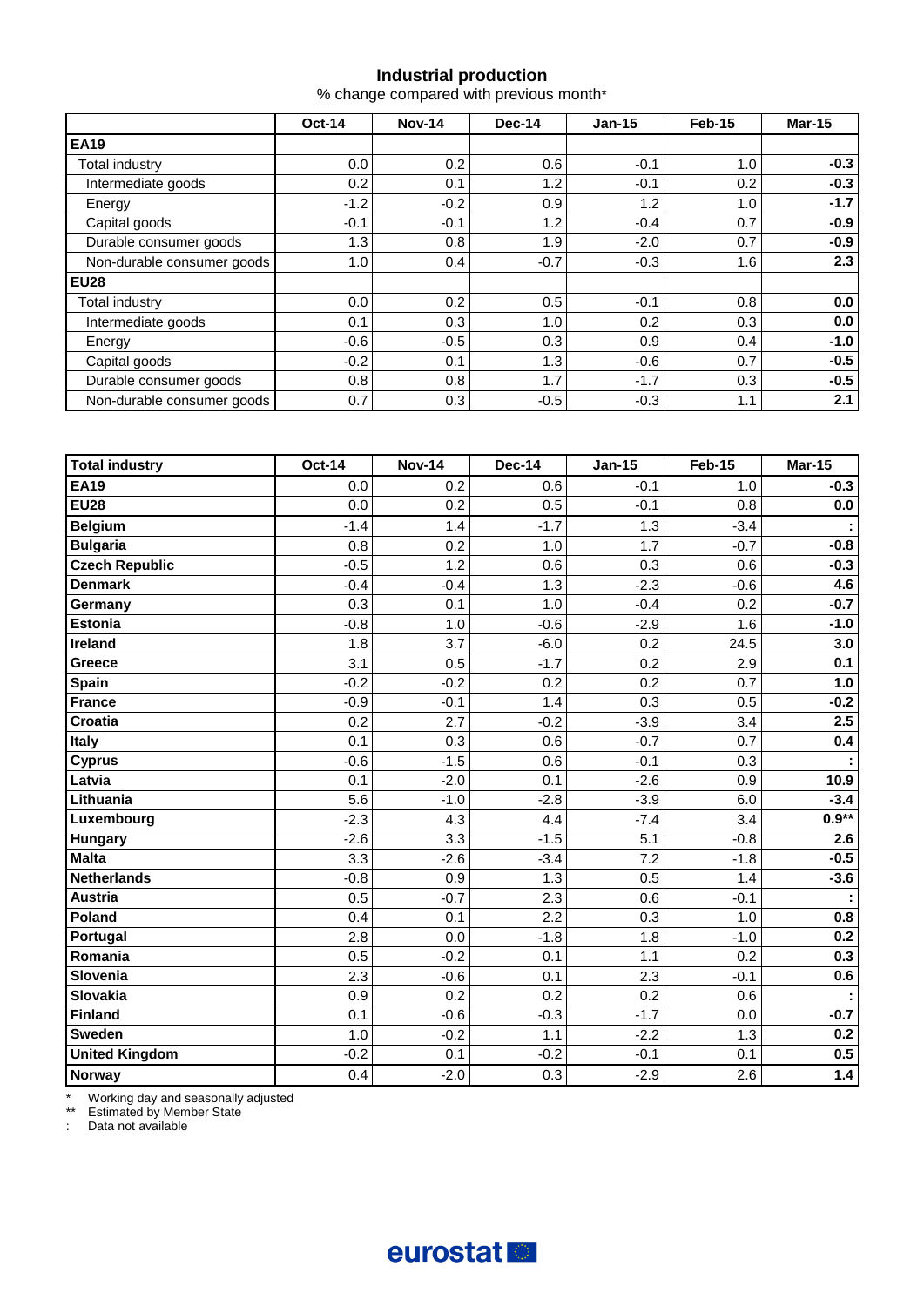#### **Industrial production**

% change compared with same month of the previous year\*

|                            | <b>Oct-14</b> | <b>Nov-14</b> | <b>Dec-14</b> | $Jan-15$ | Feb-15 | <b>Mar-15</b> |  |
|----------------------------|---------------|---------------|---------------|----------|--------|---------------|--|
| <b>EA19</b>                |               |               |               |          |        |               |  |
| Total industry             | 0.8           | $-0.5$        | 0.8           | 0.7      | 1.9    | 1.8           |  |
| Intermediate goods         | $-0.5$        | $-0.7$        | 0.2           | $-0.1$   | $-0.2$ | 0.0           |  |
| Energy                     | $-2.3$        | $-5.3$        | $-1.9$        | 2.7      | 7.0    | 3.8           |  |
| Capital goods              | 1.6           | $-0.8$        | 2.0           | 0.2      | 1.2    | 0.3           |  |
| Durable consumer goods     | 0.5           | 0.2           | 1.0           | 0.3      | 0.8    | $-1.7$        |  |
| Non-durable consumer goods | 3.6           | 3.4           | 1.8           | 0.8      | 2.6    | 5.7           |  |
| <b>EU28</b>                |               |               |               |          |        |               |  |
| Total industry             | 0.9           | $-0.1$        | 1.1           | 1.0      | 1.7    | 2.0           |  |
| Intermediate goods         | 0.1           | 0.1           | 1.0           | 0.5      | 0.7    | 0.9           |  |
| Energy                     | $-1.9$        | $-4.6$        | $-2.0$        | 1.5      | 4.1    | 2.3           |  |
| Capital goods              | 1.7           | $-0.1$        | 2.7           | 1.0      | 1.7    | $1.2$         |  |
| Durable consumer goods     | 2.3           | 2.1           | 3.5           | 1.6      | 1.7    | 0.3           |  |
| Non-durable consumer goods | 2.7           | 2.6           | 1.2           | 1.0      | 1.3    | 4.6           |  |

| <b>Total industry</b> | <b>Oct-14</b> | <b>Nov-14</b> | <b>Dec-14</b> | <b>Jan-15</b> | <b>Feb-15</b> | <b>Mar-15</b> |
|-----------------------|---------------|---------------|---------------|---------------|---------------|---------------|
| <b>EA19</b>           | 0.8           | $-0.5$        | 0.8           | 0.7           | 1.9           | 1.8           |
| <b>EU28</b>           | 0.9           | $-0.1$        | 1.1           | 1.0           | 1.7           | 2.0           |
| <b>Belgium</b>        | $-0.2$        | $-1.0$        | $-3.3$        | 1.5           | $-4.7$        |               |
| <b>Bulgaria</b>       | $-0.5$        | 0.3           | 1.4           | 1.3           | 2.5           | 2.9           |
| <b>Czech Republic</b> | 3.2           | 4.7           | 4.7           | 5.4           | 4.5           | 3.5           |
| <b>Denmark</b>        | $-1.5$        | 0.4           | 2.6           | $-0.2$        | $-3.0$        | 3.9           |
| Germany               | 1.4           | $-0.3$        | 1.1           | 0.7           | 1.0           | $-0.1$        |
| <b>Estonia</b>        | 2.3           | 4.6           | 9.8           | 1.8           | 4.9           | 1.4           |
| Ireland               | 36.7          | 29.0          | 17.8          | 10.7          | 41.4          | 40.0          |
| Greece                | $-0.2$        | 3.3           | $-3.5$        | $-0.5$        | 1.7           | 4.9           |
| <b>Spain</b>          | 1.4           | $-0.1$        | 0.2           | 0.3           | 1.1           | 3.5           |
| <b>France</b>         | $-1.4$        | $-3.1$        | 0.6           | 1.3           | 1.6           | 1.6           |
| Croatia               | 2.7           | 2.8           | 5.3           | $-4.9$        | 1.8           | 3.6           |
| <b>Italy</b>          | $-2.6$        | $-1.7$        | 0.2           | $-2.2$        | $-0.1$        | 1.5           |
| <b>Cyprus</b>         | $-0.9$        | $-1.5$        | $-2.2$        | $-2.2$        | $-2.3$        |               |
| Latvia                | 0.6           | $-2.2$        | $-0.6$        | $-2.7$        | $-1.7$        | 8.7           |
| Lithuania             | 2.5           | 5.3           | 2.7           | 0.0           | 5.0           | 6.2           |
| Luxembourg            | 0.8           | 10.8          | 8.9           | 3.7           | 4.0           | $2.9**$       |
| Hungary               | 1.6           | 5.5           | 4.6           | 8.6           | 6.0           | 8.9           |
| <b>Malta</b>          | 5.8           | $-1.9$        | $-5.3$        | 9.5           | 2.7           | $-1.0$        |
| Netherlands           | $-1.7$        | $-4.1$        | $-0.9$        | 3.0           | 6.1           | 2.0           |
| <b>Austria</b>        | 0.4           | $-0.6$        | 2.0           | 0.8           | 1.6           |               |
| Poland                | 2.0           | 0.7           | 6.2           | 4.2           | 5.2           | 6.6           |
| Portugal              | 0.9           | $-0.9$        | $-0.8$        | $-0.8$        | $-1.8$        | 3.1           |
| Romania               | 3.7           | 2.7           | 3.2           | 4.0           | 3.7           | 2.0           |
| Slovenia              | 3.1           | 2.2           | $-0.2$        | 5.4           | 5.6           | 4.6           |
| Slovakia              | 3.2           | $-3.5$        | 2.7           | 2.2           | 3.2           |               |
| Finland               | 0.1           | $-1.4$        | $-1.1$        | $-3.5$        | $-3.1$        | $-4.4$        |
| <b>Sweden</b>         | 0.8           | $-4.2$        | $-1.3$        | $-4.8$        | $-3.8$        | $-1.1$        |
| <b>United Kingdom</b> | 0.6           | 1.3           | 0.4           | 1.8           | 0.2           | 0.7           |
| <b>Norway</b>         | 10.8          | 4.3           | 3.5           | $-0.4$        | 2.0           | $2.4\,$       |

\* Working day adjusted

\*\* Estimated by Member State

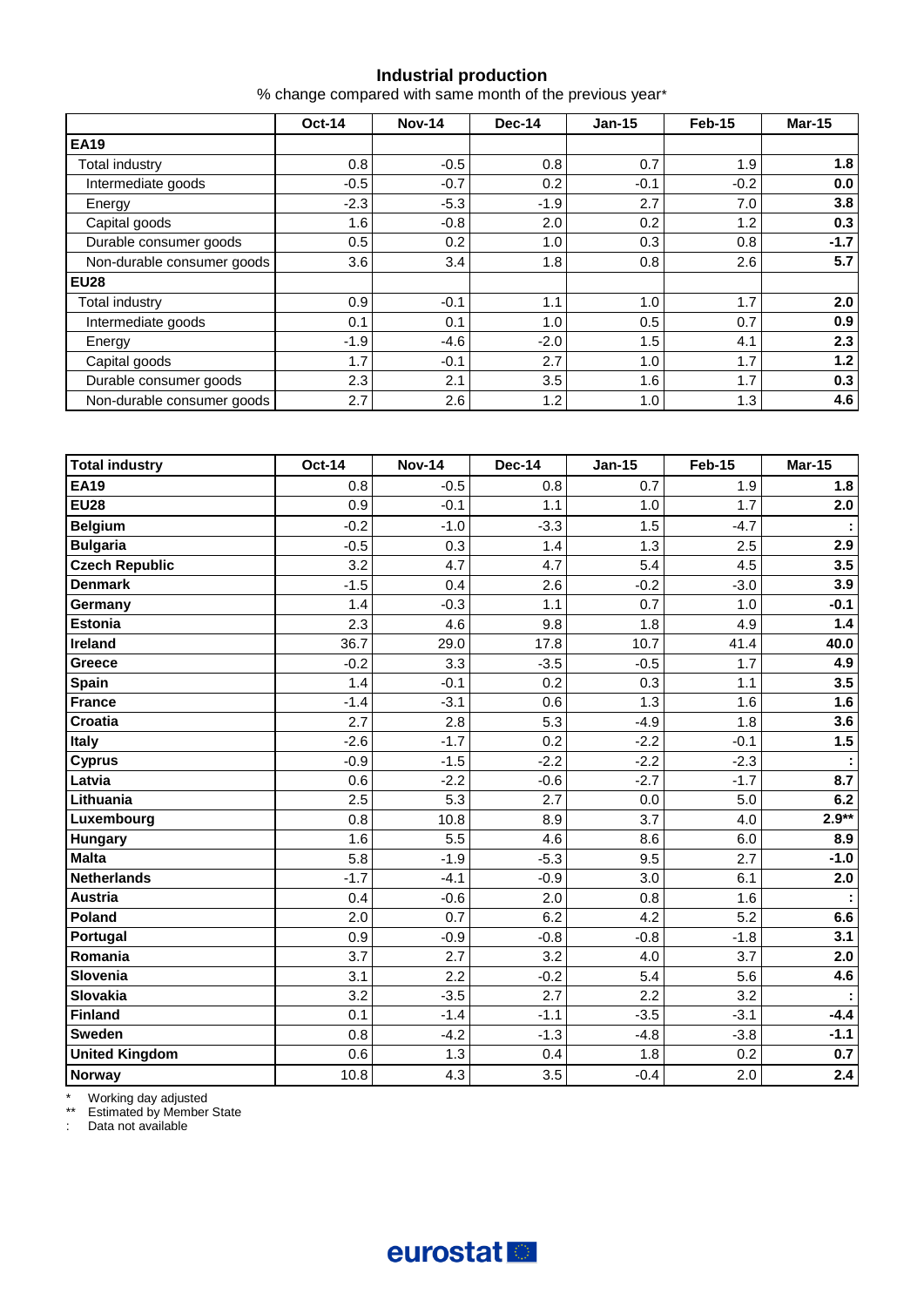### **Production indices for total industry, working day and seasonally adjusted**

(base year 2010)

|                       | 03/14 | 04/14 | 05/14 | 06/14 | 07/14 | 08/14 | 09/14 | 10/14 | 11/14 | 12/14 | 01/15 | 02/15 | 03/15  |
|-----------------------|-------|-------|-------|-------|-------|-------|-------|-------|-------|-------|-------|-------|--------|
| <b>EA19</b>           | 100.7 | 101.8 | 100.8 | 100.7 | 101.5 | 100.3 | 101.1 | 101.1 | 101.4 | 101.9 | 101.8 | 102.8 | 102.5  |
| <b>EU28</b>           | 101.2 | 102.2 | 101.2 | 101.1 | 101.9 | 100.8 | 101.6 | 101.7 | 101.9 | 102.5 | 102.4 | 103.2 | 103.2  |
| <b>Belgium</b>        | 102.4 | 104.1 | 103.4 | 105.8 | 102.7 | 101.7 | 104.5 | 103.0 | 104.5 | 102.7 | 104.0 | 100.5 |        |
| <b>Bulgaria</b>       | 106.0 | 107.0 | 105.8 | 105.2 | 106.3 | 105.6 | 107.4 | 108.3 | 108.4 | 109.6 | 111.4 | 110.6 | 109.8  |
| <b>Czech Republic</b> | 109.9 | 110.4 | 109.0 | 109.5 | 110.2 | 106.2 | 111.5 | 111.0 | 112.3 | 113.0 | 113.3 | 114.1 | 113.8  |
| <b>Denmark</b>        | 102.5 | 103.6 | 102.3 | 99.2  | 101.7 | 105.7 | 104.2 | 103.8 | 103.4 | 104.7 | 102.3 | 101.7 | 106.4  |
| Germany               | 108.4 | 108.0 | 107.0 | 107.4 | 109.0 | 105.7 | 107.7 | 108.0 | 108.1 | 109.2 | 108.8 | 109.0 | 108.2  |
| <b>Estonia</b>        | 126.1 | 129.4 | 130.1 | 129.5 | 133.4 | 130.0 | 131.5 | 130.4 | 131.7 | 130.9 | 127.1 | 129.1 | 127.8  |
| Ireland               | 107.6 | 124.3 | 120.4 | 101.7 | 114.6 | 115.2 | 119.3 | 121.5 | 126.0 | 118.5 | 118.7 | 147.8 | 152.2  |
| Greece                | 86.0  | 87.8  | 88.1  | 87.3  | 87.0  | 86.1  | 85.4  | 88.0  | 88.5  | 87.0  | 87.1  | 89.7  | 89.8   |
| <b>Spain</b>          | 90.4  | 92.1  | 91.4  | 90.7  | 90.8  | 90.9  | 91.6  | 91.4  | 91.2  | 91.4  | 91.6  | 92.3  | 93.2   |
| <b>France</b>         | 97.8  | 97.8  | 96.4  | 97.9  | 98.3  | 98.1  | 98.0  | 97.1  | 97.0  | 98.4  | 98.7  | 99.2  | 99.0   |
| Croatia               | 93.8  | 91.4  | 91.5  | 90.6  | 92.4  | 88.7  | 92.8  | 93.0  | 95.5  | 95.3  | 91.6  | 94.7  | 97.1   |
| <b>Italy</b>          | 91.0  | 91.8  | 90.7  | 91.5  | 90.9  | 91.1  | 90.5  | 90.6  | 90.9  | 91.4  | 90.8  | 91.4  | 91.8   |
| <b>Cyprus</b>         | 73.6  | 72.4  | 73.0  | 73.5  | 72.9  | 74.9  | 72.0  | 71.6  | 70.5  | 70.9  | 70.8  | 71.0  |        |
| Latvia                | 112.5 | 114.3 | 114.3 | 112.7 | 113.7 | 113.1 | 114.5 | 114.5 | 112.3 | 112.4 | 109.5 | 110.5 | 122.5  |
| Lithuania             | 109.1 | 114.2 | 116.5 | 113.3 | 115.0 | 111.6 | 114.6 | 121.0 | 119.8 | 116.4 | 111.9 | 118.6 | 114.6  |
| Luxembourg            | 97.9  | 96.2  | 97.5  | 96.8  | 99.9  | 98.2  | 99.2  | 96.9  | 101.1 | 105.5 | 97.7  | 101.0 | 101.9* |
| Hungary               | 110.9 | 113.8 | 113.3 | 115.4 | 117.0 | 110.5 | 113.8 | 110.8 | 114.5 | 112.8 | 118.5 | 117.6 | 120.6  |
| <b>Malta</b>          | 97.7  | 89.8  | 91.1  | 98.0  | 93.1  | 92.0  | 94.9  | 98.1  | 95.6  | 92.3  | 98.9  | 97.2  | 96.7   |
| <b>Netherlands</b>    | 93.5  | 98.5  | 98.4  | 94.5  | 96.4  | 97.8  | 96.3  | 95.5  | 96.4  | 97.7  | 98.2  | 99.6  | 96.0   |
| Austria               | 106.9 | 108.8 | 107.3 | 109.5 | 108.8 | 106.7 | 108.1 | 108.6 | 107.8 | 110.3 | 111.0 | 110.9 |        |
| Poland                | 113.5 | 114.6 | 112.9 | 113.4 | 114.8 | 113.4 | 114.7 | 115.2 | 115.3 | 117.8 | 118.2 | 119.4 | 120.4  |
| Portugal              | 91.7  | 98.0  | 95.2  | 94.5  | 95.9  | 97.2  | 92.7  | 95.3  | 95.3  | 93.6  | 95.3  | 94.3  | 94.5   |
| Romania               | 127.7 | 126.1 | 127.6 | 128.3 | 128.4 | 126.9 | 128.8 | 129.4 | 129.2 | 129.3 | 130.7 | 131.0 | 131.4  |
| Slovenia              | 99.9  | 99.9  | 99.9  | 101.2 | 103.2 | 100.4 | 99.8  | 102.1 | 101.5 | 101.6 | 103.9 | 103.8 | 104.4  |
| Slovakia              | 123.0 | 123.1 | 123.4 | 124.7 | 124.2 | 124.6 | 124.4 | 125.5 | 125.7 | 126.0 | 126.3 | 127.0 |        |
| <b>Finland</b>        | 95.2  | 94.8  | 95.2  | 93.9  | 94.1  | 94.2  | 94.5  | 94.6  | 94.0  | 93.7  | 92.1  | 92.1  | 91.5   |
| Sweden                | 94.6  | 96.2  | 93.3  | 94.6  | 94.0  | 93.5  | 92.6  | 93.5  | 93.3  | 94.3  | 92.2  | 93.4  | 93.6   |
| <b>United Kingdom</b> | 97.6  | 97.7  | 97.3  | 97.3  | 97.5  | 97.3  | 97.9  | 97.7  | 97.8  | 97.6  | 97.5  | 97.7  | 98.2   |
| <b>Norway</b>         | 97.2  | 97.1  | 91.2  | 96.6  | 96.4  | 96.1  | 99.5  | 99.9  | 97.9  | 98.2  | 95.4  | 97.9  | 99.3   |

\* Estimated by Member State